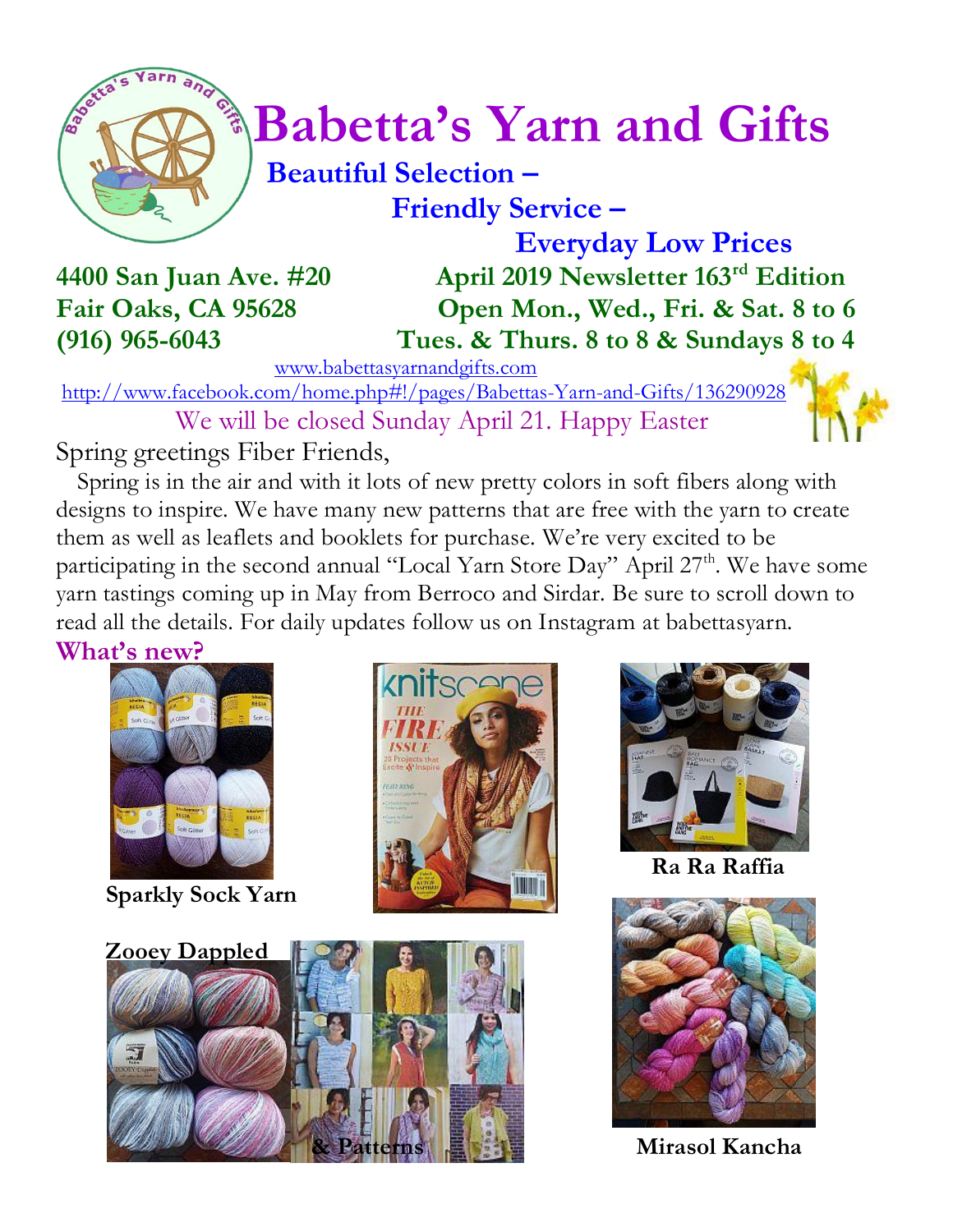

**Maxima & Fino Minis**

only colorway for the day.



 **Huasco Colors from Araucania**



**from Manos del Uruguay (Katia Organic Fair Cotton** 



We're so excited to be participating in the second annual LYS DAY! A day organized by TNNA and many yarn companies to celebrate your local brick and mortar store. You'll find yarn and patterns only available through participating shops. This year Babetta's has partnered with Trendsetter Yarns, Berroco, Dream in Color, Knitting Fever, and Plymouth Yarn Co. We will have some yarns on sale, giveaways, and more. Look for our Babetta's own LYS DAY 2019 colorway in different bases to remember the day. We have pattern booklets for the first 36 people to purchase Trendsetter Merino Eclipse on 4/27. Berroco has donated 20 pattern books for the first 20 customers to purchase \$20 or more of Berroco Yarns. **LYS Day 2019** new kits! Plymouth & Knitting Fever are also offering free patterns and Dream in Color has a LYS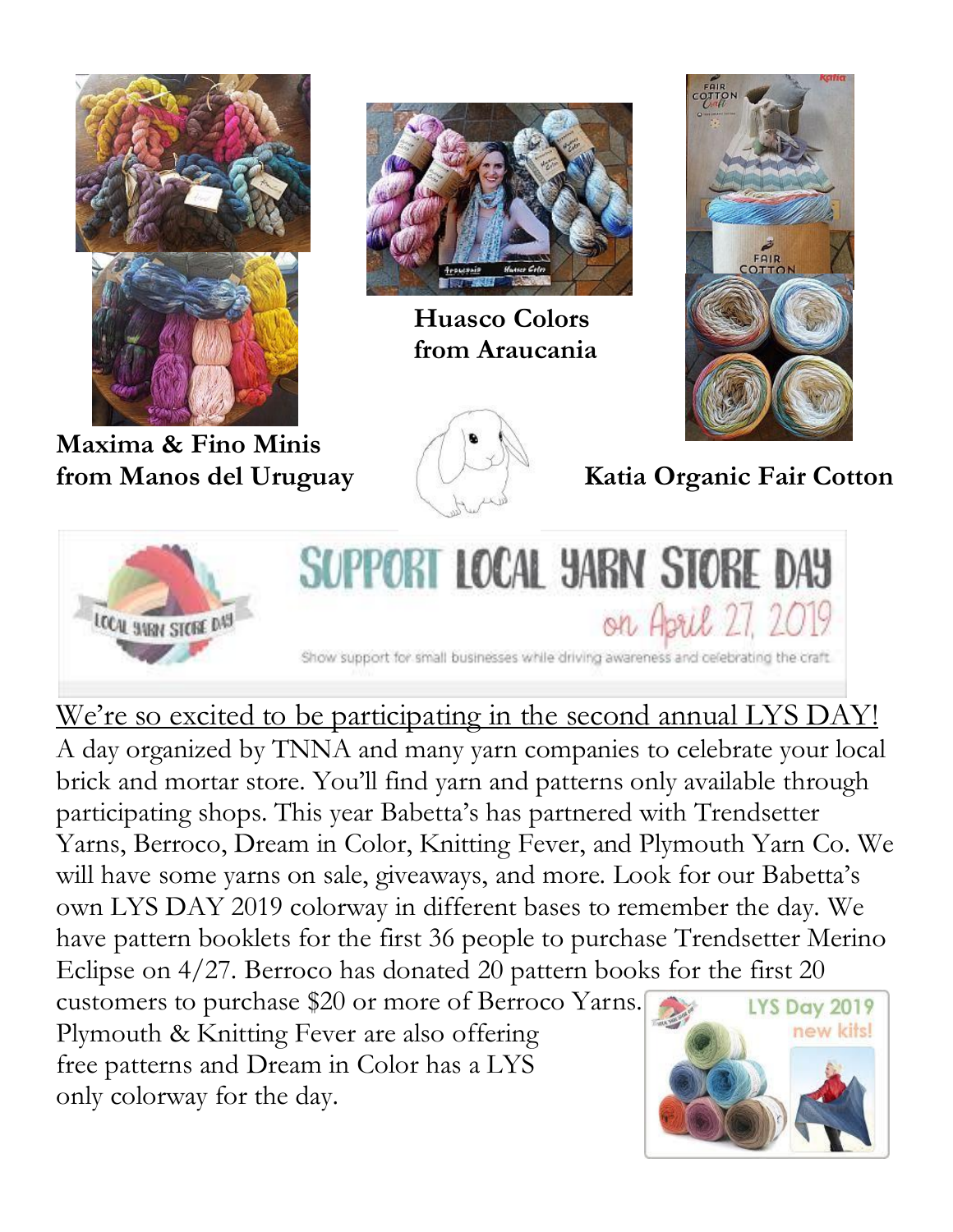

Learn short rows in this absolutely beautiful shawl. Registration \$50 and 10% off materials Dates 4/25, 5/2, & 5/9 Time 6:30-8pm Class size limited. Sign up early!





# **Sirdar Baby Shower Yarn Tasting**

**Looking for ideas on what to make for the babies and children in your life? Here's your chance to experience Sirdar's variety of yarns and become familiar with their classic designs. Free patterns, yarn samples, refreshments, a gift bag or box with each purchase,** 



# **Berroco Yarn Tastings**

**Come sample Berroco Yarn's newest Spring yarns in cute mini skeins and see the designs and models for them. Your ticket gets you 10% off a purchase of Berroco products. Bring your needles & hooks in the 4mm to 5mm range. We'll be having an "everyone wins" raffle & a buffet.**

**Dates & Times: May 4th 6-7:30pm & May 5th 4-5:30pm Tickets \$10.**